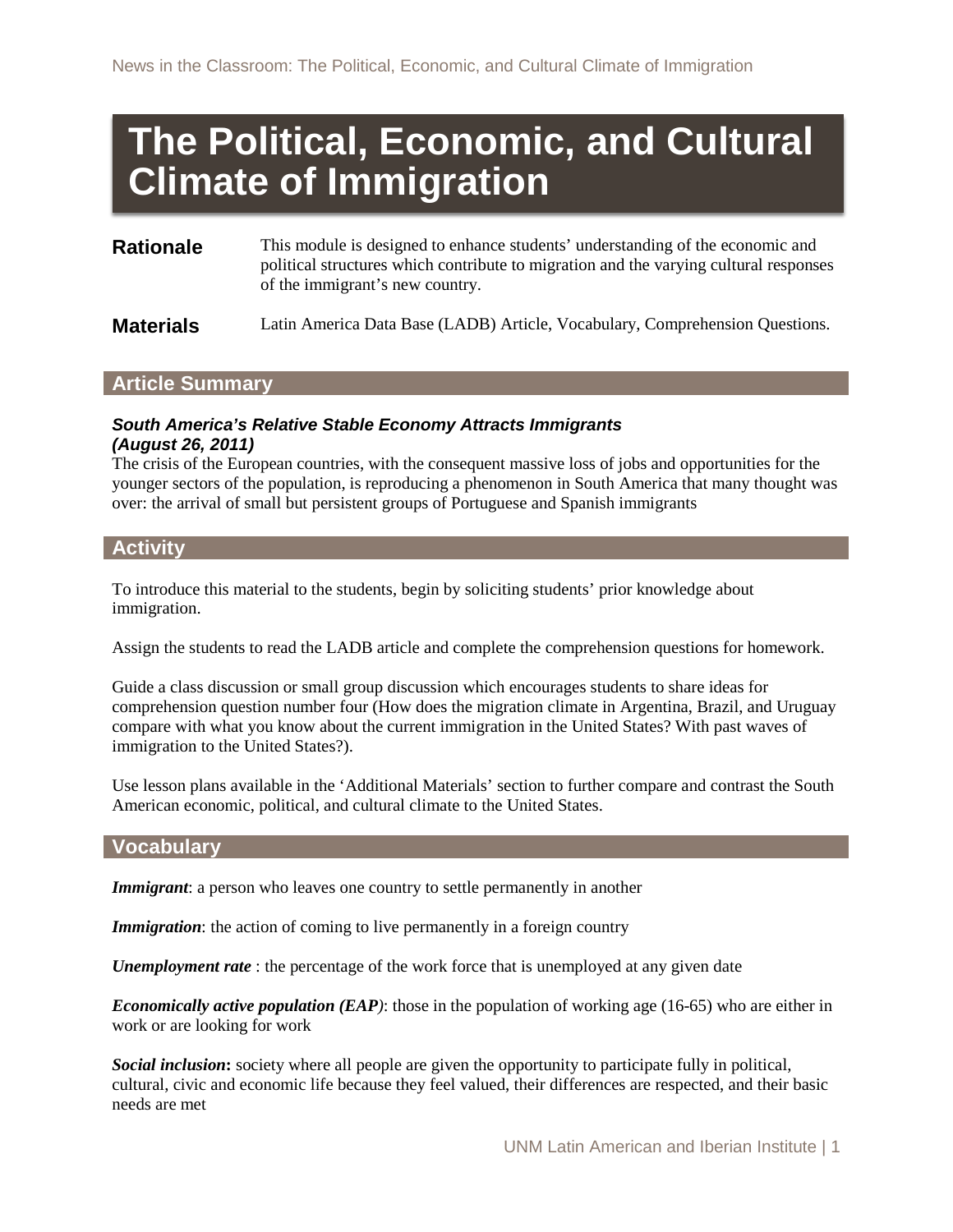# **South America's Relative Economic Stability Attracts Immigrants**

ISSN: 1060-4189 LADB Article ID: 078284 Category/Department: Region Date: Friday, August 26, 2011 Author: Andrés Gaudín

The crisis of the European countries, with the consequent massive loss of jobs and opportunities for the younger sectors of the population, is reproducing a phenomenon in South America that many thought was over: the arrival of small but persistent groups of Portuguese and Spanish immigrants. In general, the region's economies have indicators placing them among the best prepared to support the pounding from the global crisis, but this influx is beginning to cause concern, especially because those who are arriving—mostly professionals—come to compete in the labor market with a sector of the population that until now has not benefitted much from the economic upturn.

As their great-grandparents who emigrated a century ago and their grandparents 50 years ago—driven out as young people by hunger in Europe—the new generations from the Iberian peninsula began to follow the same route, this time as victims of a crisis that has already spread to a large part of the continent including all countries of the European Union (EU).

History is being repeated. Even the destinations are the same--the former South American colonies (Brazil, Argentina, Venezuela, Uruguay, preferably)--although the Portuguese are also going to destinations unthinkable a few years ago, such as the former African possessions of Mozambique and Angola, which offer a growth dynamic that no longer exists in the former colonial powers.

Those who a century ago came by the thousands on ships emigrated to find food and to "make it in America," as they said. Those arriving by the dozens today on planes are emigrating to find work and professional development. Hundreds of thousands and dozens. One could say that they are not comparable, said Argentine sociologist Ignacio González. Nevertheless, the researcher said, with the precedent of that earlier exodus, this 21st century wave comes leading an immigrant steam filled with symbolism--so much so that studies in the two European countries indicate that 50% of the young people who are looking for work say that they would leave their country to live wherever they are offered an equal, or even smaller but secure, income than they can find at home.

The Portuguese head for Brazil, where engineers and architects are scarce at a time when the South American giant is organizing for the 2014 soccer World Cup and the 2016 Summer Olympics. The Spaniards, who also bring skills along with their luggage, are drawn for cultural and linguistic reasons to Spanish-speaking countries, where Eloy Capellán, a Spanish director of the international consulting firm Adecco, specializing in human resources, believes "the opportunities are limitless."

#### *Young people see ample opportunities in former colonies*

While demographers and sociologists say that it is difficult to measure the scale of this new emigration, because reliable statistics are still unavailable, some relevant data exists. Portugal's state Observatório da Imigração says that the number of Portuguese registered at the Brazilian consulates rose from 678,822 in 2009 to 705,615 in December 2010, an increase of nearly 27,000 persons. Although it did not give numbers, the Lisbon daily *Correio da Manhã* also said that the migratory stream increased in the first half of the year.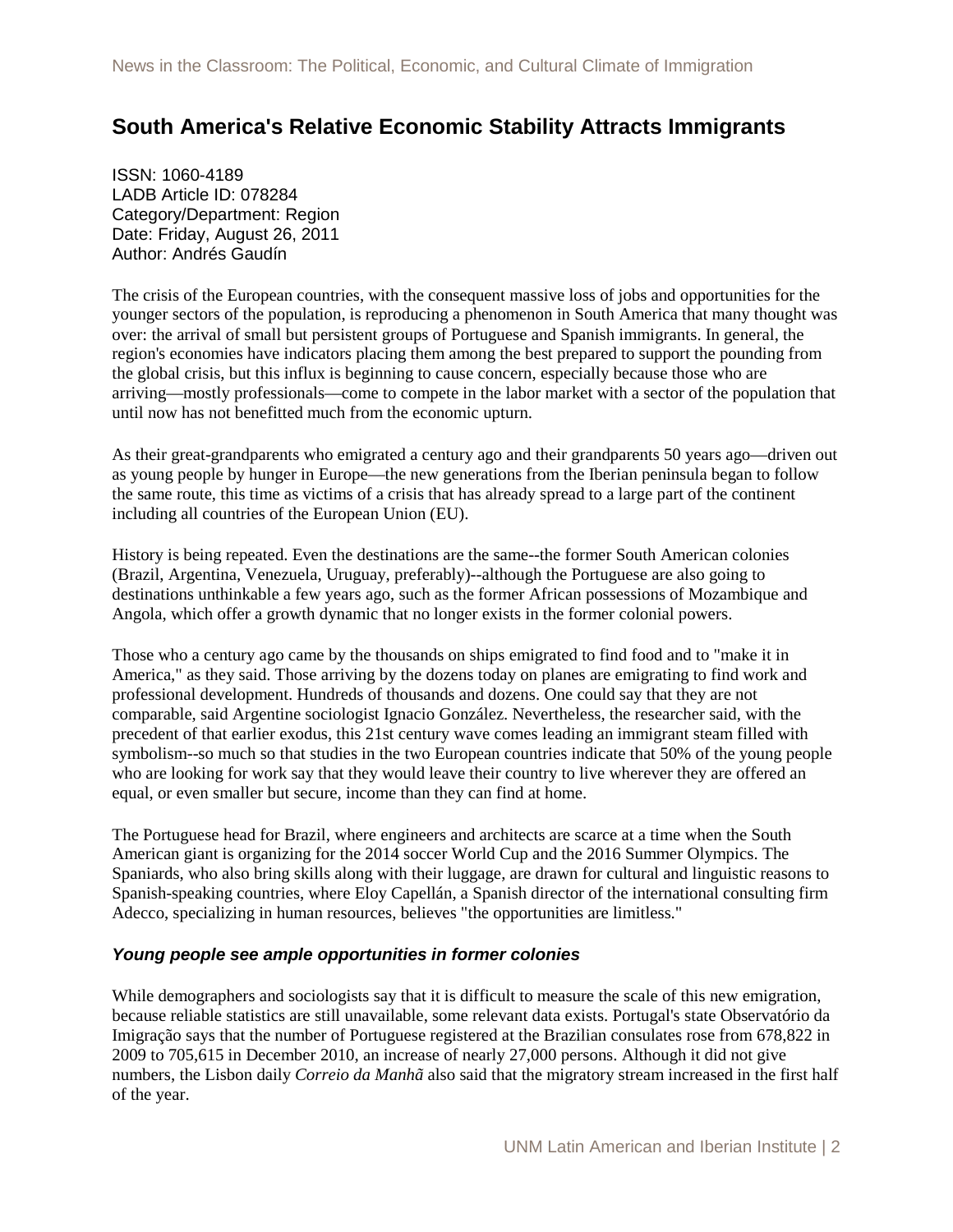Spain uses voter rolls to do its calculation. Since the crisis began in 2008, more than 120,000 people have left the country. Between December 2009 and December 2010, the number of Spanish citizens who emigrated to Argentina increased by 11% over the same period the previous year. For Uruguay, the increase was 16%, and for Venezuela, 24%.

In Spain, with the highest unemployment rate in Europe, where one in five persons is unemployed and that figure increases to more than two in five among young people, the opportunities that Latin America offers are a powerful magnet. In the first quarter of 2011, an average of 1,200 Spaniards a month were emigrating to Argentina alone.

The three main South American destinations offer attractive indicators for citizens of the declining European economies. In Brazil, with an economically active population (EAP) of just over 107 million, the unemployment rate fell from June to July to an all-time low of 6.2%. This trend has held since late 2009. The low unemployment rates have meant higher salaries and increased buying power, a situation helped, as well, by employer attitudes. They are looking for workers with higher levels of education and professional abilities, and they offer higher salaries.

In Argentina, with an EAP of 21.5 million, the July unemployment rate was 7.3%, the lowest since 2003. Uruguay, with an EAP of 1.8 million, had a July unemployment rate of 5.5%, the lowest in the region. Experts say Uruguay is the most vulnerable country to migration. Furthermore, one percent of the EAP index equals 18,000 jobs, and, given the low unemployment rate and small scale of the economy, it is difficult to create enough jobs to reduce the unemployment rate any further.

## *Social-inclusion policies increase attraction*

The three countries have an additional attraction: they have been able to consolidate democratic processes in which, by prioritizing social inclusion, there is a strong leaning toward developing domestic markets, which means higher consumption and, consequently, more work.

In these new times in which the South American countries are seeing the reversal of a situation that they endured during the crisis at the beginning of the millennium, the media frequently print the testimony of Portuguese and Spaniards who took the path of economic exile. Jorge Borges, a Portuguese engineer quoted by the daily *Folha de São Paulo*, the largest newspaper in Brazil's industrial capital, said that "the emerging markets are where the jobs are right now."

Five years ago, discouraged by the lack of employment in Lisbon, Borges took advantage of the construction boom in Spain and moved to the city of Zaragoza, which was recently hit by the structural adjustment imposed by the International Monetary Fund (IMF). He now waits for the moment to begin a new emigration, and he is not thinking of Portugal. "At the first opportunity that comes along, I'm going," he said, with his heart set on Brazil, where, in addition to the two huge world sporting events being planned, there are US\$200 billion in energy-infrastructure projects in the works.

"Everyone wants to go to Brazil, especially young people," said Carlos Ramos, president of Portugal's engineering association (Ordem dos Engenheiros). And with good reason. The Brazilian economy grew by 7.5% in 2010, and growth is expected to average 5% a year between now and 2014.

Spanish architect Xavier Casas' testimony is also reproduced in a thousand places, from *Correio da Manhã* and the Galicia daily *Xornal* to Argentina's *La Nación* and Uruguay's *La República*. Because his business in Barcelona was doing badly, Casas closed it in early 2010 and went to the small Argentina city of Rafaela, 500 km north of Buenos Aires. He eloquently explains his trip around the world. "The South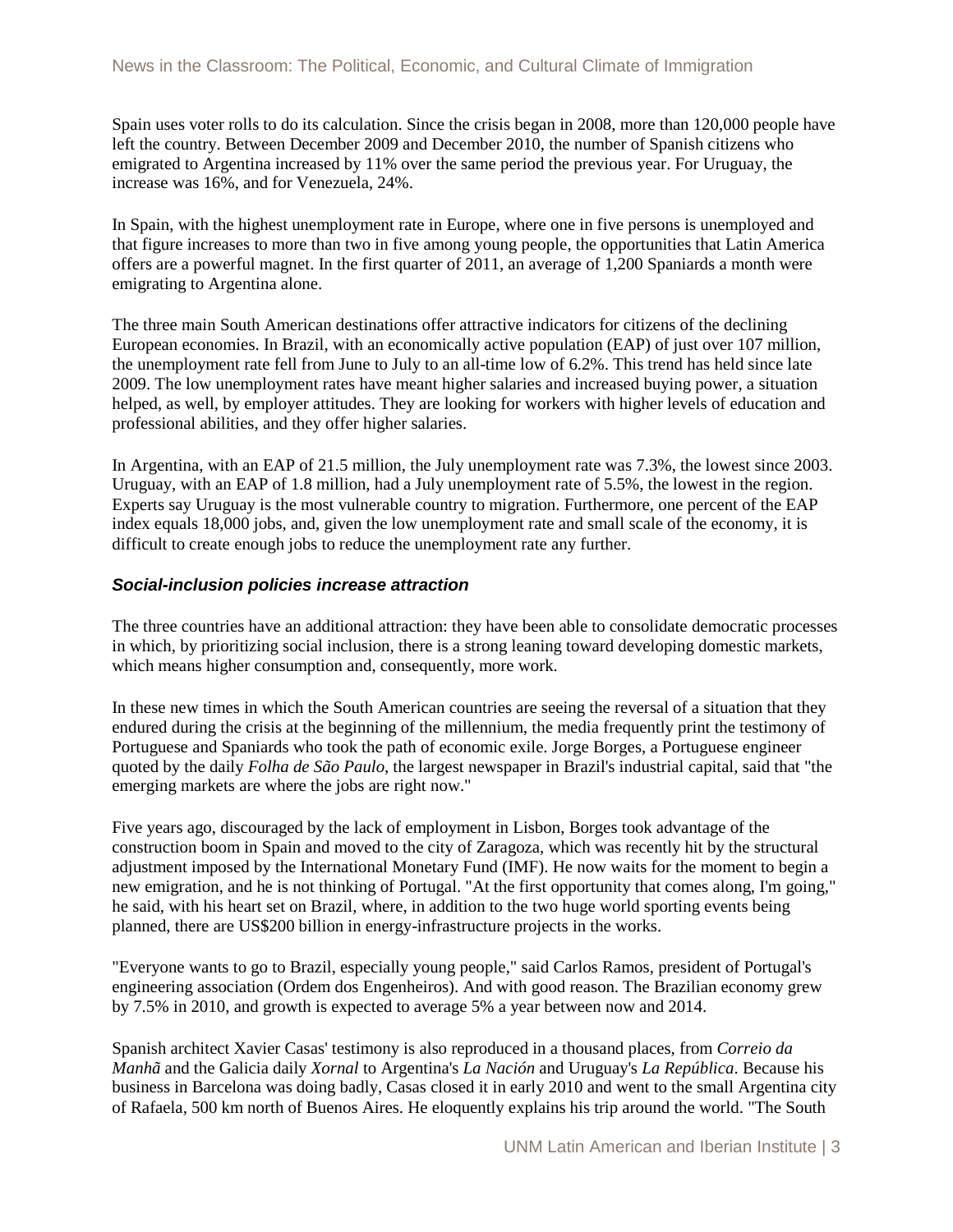American continent is flourishing, and we have a lot of work in Argentina because it has found the best formula to emerge from the crisis and grow, grow, and grow--apparently without limit--by rejecting the adjustments that the IMF wants to impose."

Marta López Tappero, an Adecco analyst, said that, beyond the prospects that it offers, "Argentina is an odd case. Many go there as tourists, but they are tempted by the good situation and, finding work, they stay, because Argentina, like Uruguay and Venezuela, is open and receptive to immigrants. Its unemployment rate is at historic lows and it is growing at an annual pace of 9%."

The European-emigration phenomenon is complemented by a notable fact. Many South Americans especially Argentines and Uruguayans—who left their countries at the height of the crisis at the beginning of the century have begun to return. Two realities are converging: things are going badly in Spain, and, in their countries of origin, things are going well.

Tiny Uruguay, with a population of just over 3.3 million, received in 2010 a monthly average of 140 families who had left in 2001-2002 and actually needs skilled labor, especially in the construction industry. Therefore, it is doing what no other country can do today—carrying out a repatriation campaign that includes many incentives for those who return. From financing the travel expenses and granting tax waivers to bring in the machinery and tools necessary for their work or business, to giving them free health-care benefits and counting the years worked abroad toward returnees' retirement.

"South America is giving us young people what our broken and submerged economies are denying us," said Iría Castro, a woman from Galicia, who added, "It never crossed my mind to look for work in Spain." She ended up in Argentina.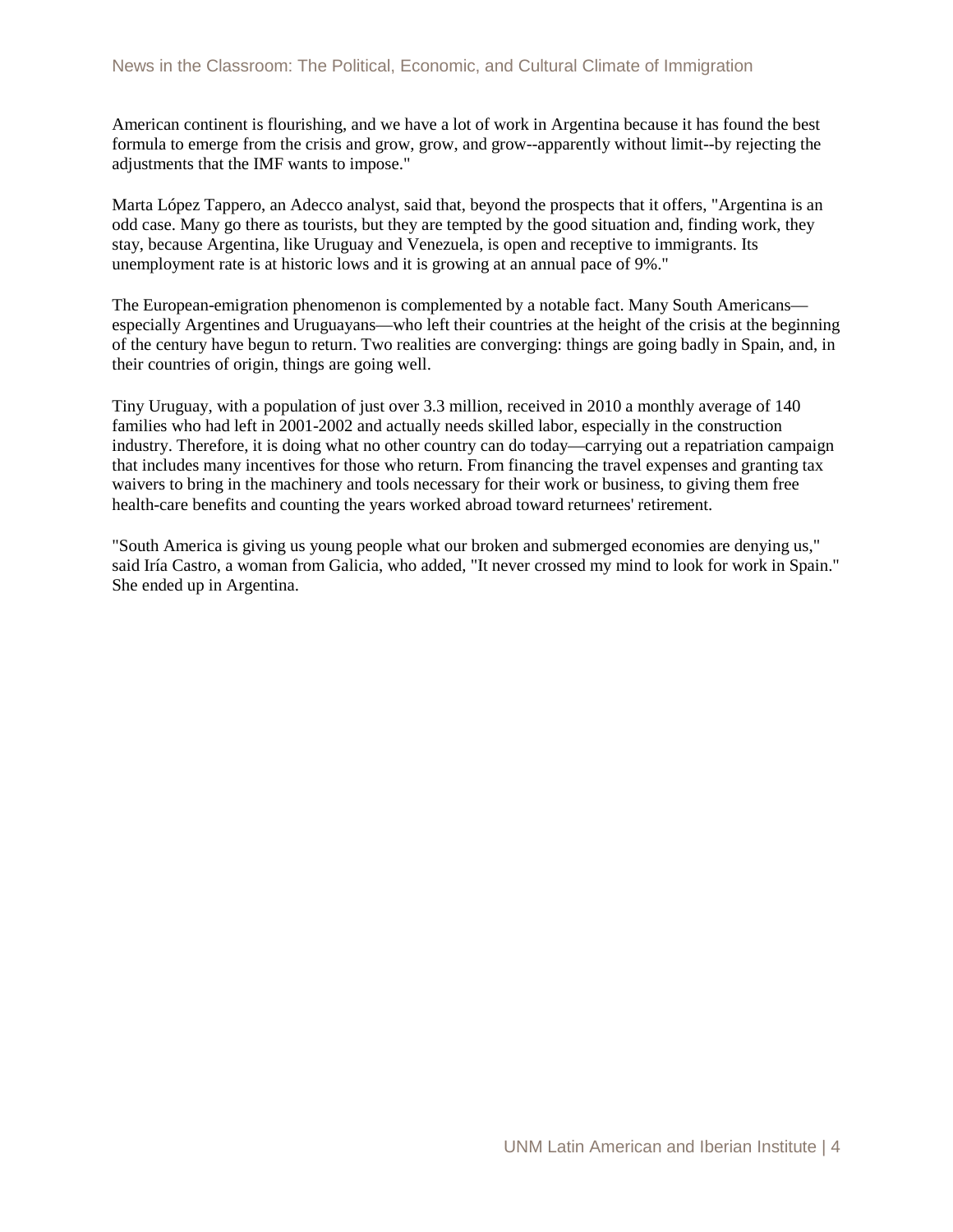# Comprehension Questions

Support your answers with passages from the article.

- 1. To which South American country are Portuguese immigrants most inclined to immigrate and why?
- 2. How do the economic causes of this wave of immigration compare to the economic causes of previous waves of immigration from Europe to the Americas?
- 3. What are some statistics the author uses to measure migration?
- 4. How does the migration climate in Argentina, Brazil, and Uruguay compare with what you know about the current immigration in the United States? With past waves of immigration to the United States?

## Additional Resources

## *Immigration Reform: Understanding the Issue from Different Points of View*

A PBS Newshour lesson plan about differing perspectives on immigration policy in the United States.

[http://www.pbs.org/newshour/extra/teachers/lessonplans/socialstudies/](http://www.pbs.org/newshour/extra/teachers/lessonplans/socialstudies/%20immigration_reform.html)  immigration reform.html

## *American Immigration Law Foundation*

Various activities for all grade levels about immigration and the immigrant experience in the United States, emphasizing the meaningful contributions which immigrants have provided to American society.

<http://www.ailf.org/teach/lessonplans/lessonplans.shtml>